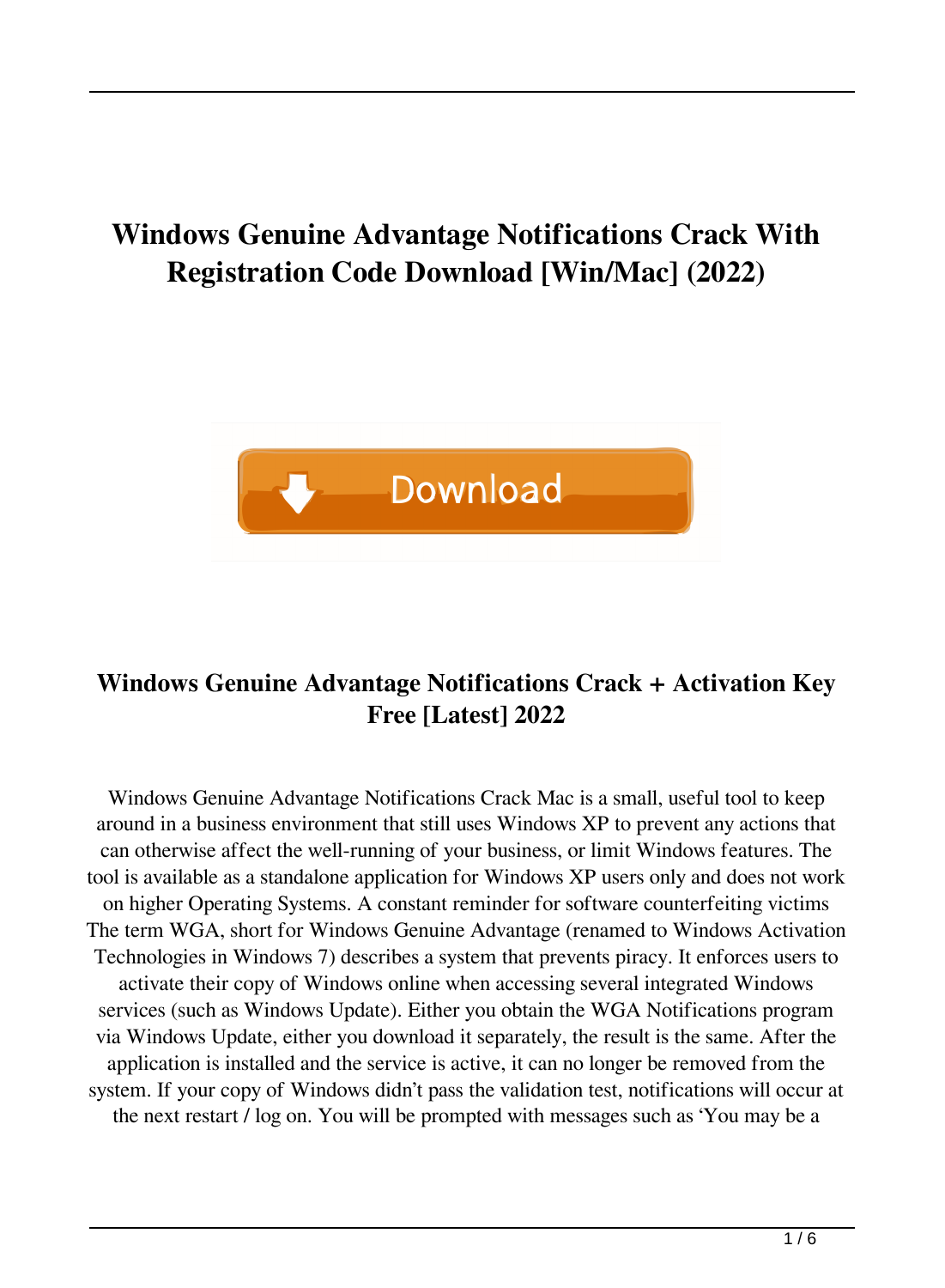victim of software counterfeiting' and 'This copy of Windows did not pass genuine Windows installation'. The 'Resolve now' dialog enables you to view the reasons for validation failure. Slightly limiting Windows features The effects of not passing the

Genuine Advantage test are uncomfortable, to say the least. One of the following consequences (more than often, all of them) will occur: the lower section of the desktop is covered in notifications, a desktop dialog reminding you to take actions constantly appears and / or the desktop background changes to black (the wallpaper can be reset, but every 60 minutes it turns black). In order to prevent unpleasant notifications, you should purchase your Windows license from Microsoft only and activate it properly. If your license was obtained from sources that are not trustworthy, chances are your copy will not pass the validation test. To end with Taking everything into consideration, we can say that Windows Genuine Advantage Notifications Cracked 2022 Latest Version is a small, useful tool to keep around in a business environment that still uses Windows XP to prevent any actions that can otherwise affect the well-running of your business, or limit Windows features. Windows Genuine Advantage Notifications is a small, useful tool to keep around in a business environment that still uses Windows XP to prevent any actions that can otherwise affect the well-running of your business, or limit Windows features. Windows Genuine Advantage Notifications

#### **Windows Genuine Advantage Notifications Crack + Keygen For (LifeTime) Free Download 2022 [New]**

It generates macros with the help of the Excel data source in the given location (also the macro file name is selected at the same time) that are triggered when a formula is completed. Usage: - Open the document - Select the formulas you want to run when the document is saved - Click on the Macro Icon - Click on the Copy button - Paste the generated code - Save the macro by clicking on the Save button Features: - You can save the current document with the macro included or the current document with macros excluded. - If the macros are excluded, the macros will be excluded from the next generated macros. - You can also copy the generated code to your clipboard and paste it into your code where you want. - Supports the use of libraries (refer to help in Excel to make the macros faster) - You can also use the Word functions (macros with the selection copied to the clipboard) - You can also create macros with images and linked image macros - It can be very useful for website macros where the usage of macros has to be consistent for all users. - It can be very useful for the use of library calls in Excel for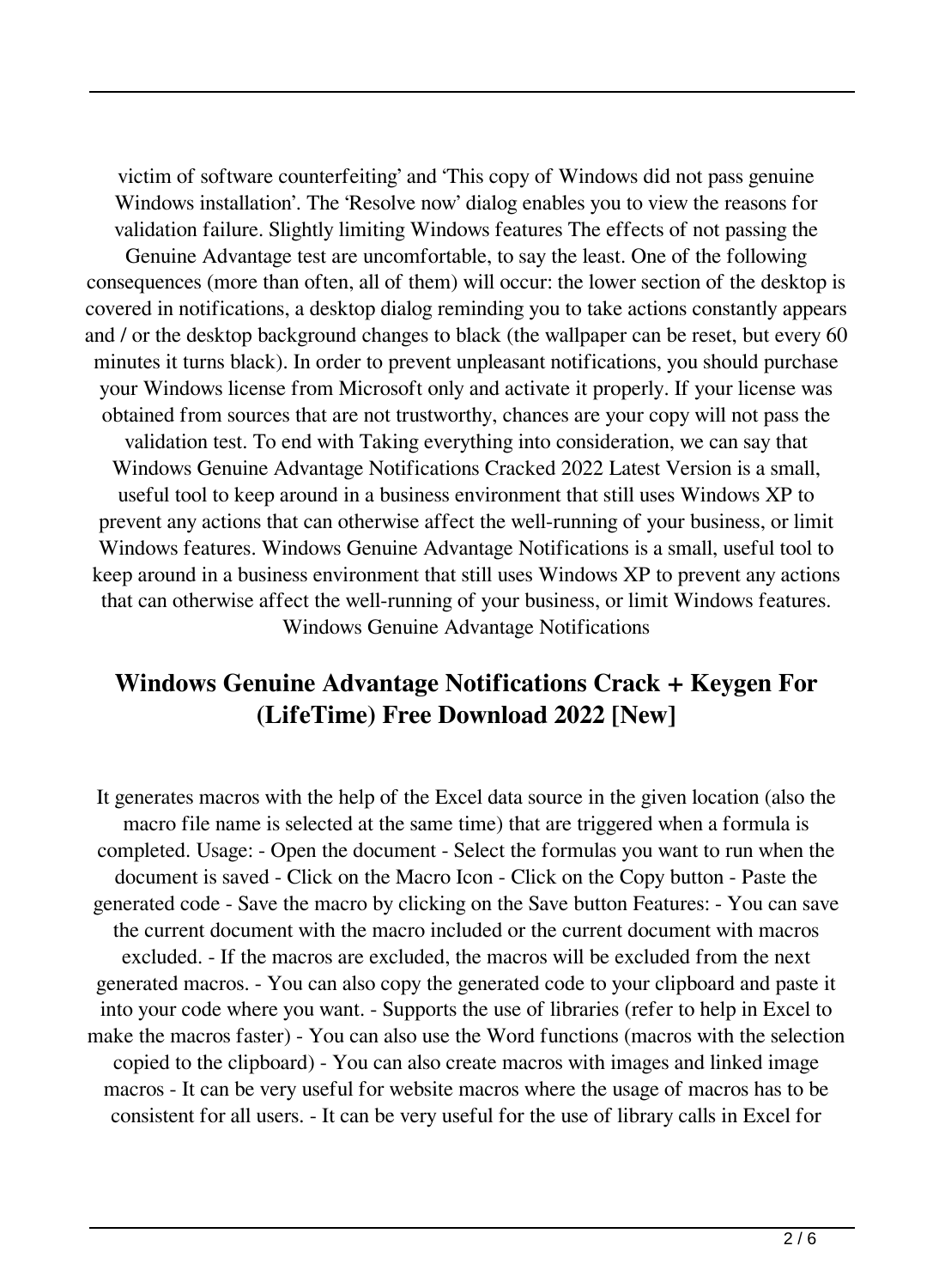advanced formulas - Use the "Copy" button to copy the generated code to your clipboard for further usage. A: The application you are referring to is called "Keymacro" and can be found at From the website: Keymacro is an Excel macro generator that generates macros. It allows you to generate macros that will be triggered by an event in the spreadsheet. These macros are triggered by different events including formula completions, selection, active cell change, cell format change, cell value change, cell boundary change, cell resize, cell resize status change, cell move and cell enter. You can choose the event that will trigger the macros and the macros generated will be applied to the cells in the active spreadsheet. You can select macros to be saved in a file or to be saved in the cell where the macros are generated. It also allows you to copy the macros that are created and use them in your spreadsheet. You can also generate macros for a range of cells in the spreadsheet. You can set macros to be triggered by a file change, an active cell change, a file change in a specified directory 77a5ca646e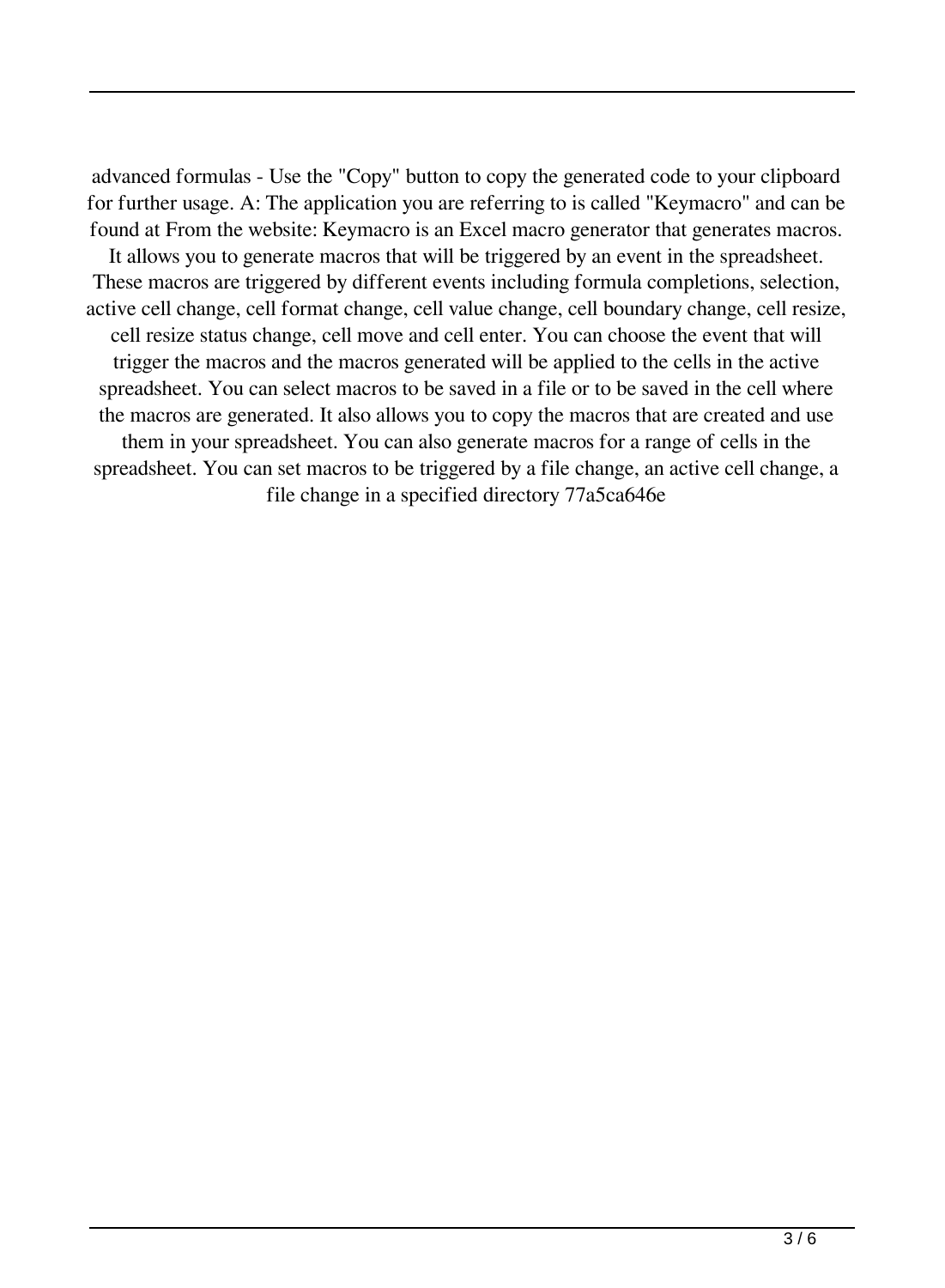### **Windows Genuine Advantage Notifications Crack Full Product Key Download**

Acts as a notification tool Occasionally displays notifications Lets you know what the problem is Available as a stand alone application for Windows XP only. Try not to miss it, WGA has a much greater impact than the price of its availability would imply. . Source: O. Pöttering Theodor Emil Oskar Pöttering (3 December 1889 – 10 June 1971) was a German Lutheran priest and an influential priest in the Nazi Party. After the Nazi Machtergreifung in 1933, Pöttering quickly worked in the new administration and became a high-ranking official. In 1939, he was named a Nazi official and in 1945 was appointed to the state criminal office, as the criminal investigation unit was called then. He was imprisoned in Germany in 1948, where he was later transferred. Pöttering lived his last years in the United States, where he died in 1971. Biography Pöttering was born on 3 December 1889 in Dörverwaltungskistallen, a rural area near Dörverwaltung (now a part of Günzburg). He was the only son of a poor farmer, who was overjoyed when he married Anna Pöttering and moved into their farm house. His father died when he was still young and he went to the agricultural college in Elberfeld. After completing his education, he worked as a pastor in Friedrichsdorf and Neunkirchen. There, he befriended the pastor of Neunkirchen, Konrad Schöpfel, and his wife, Anna Schöpfel, who soon became one of the first members of the Nazi Party. After the Machtergreifung, Pöttering became the Nazi official from the diocese of Würzburg, where he was the chief state officer of the Nazi Party from 1936 to 1945. At the end of the war, he was a high-ranking official in the criminal investigation unit of the Criminal Investigation Department. Pöttering was imprisoned for war crimes in 1948 and transferred to the United States in 1954. He died in Boston on 10 June 1971. Literature Andreas Heimann: Theodor Emil Oskar Potterling. In: Hrs

#### **What's New In Windows Genuine Advantage Notifications?**

Developer: Microsoft Corporation Language: English Changes: December 1, 2007 (www.microsoft.com/WindowsGenuineAdvantage/Main/intro.aspx) Windows Genuine Advantage Notifications is Microsoft's anti-piracy system, designed to confirm that your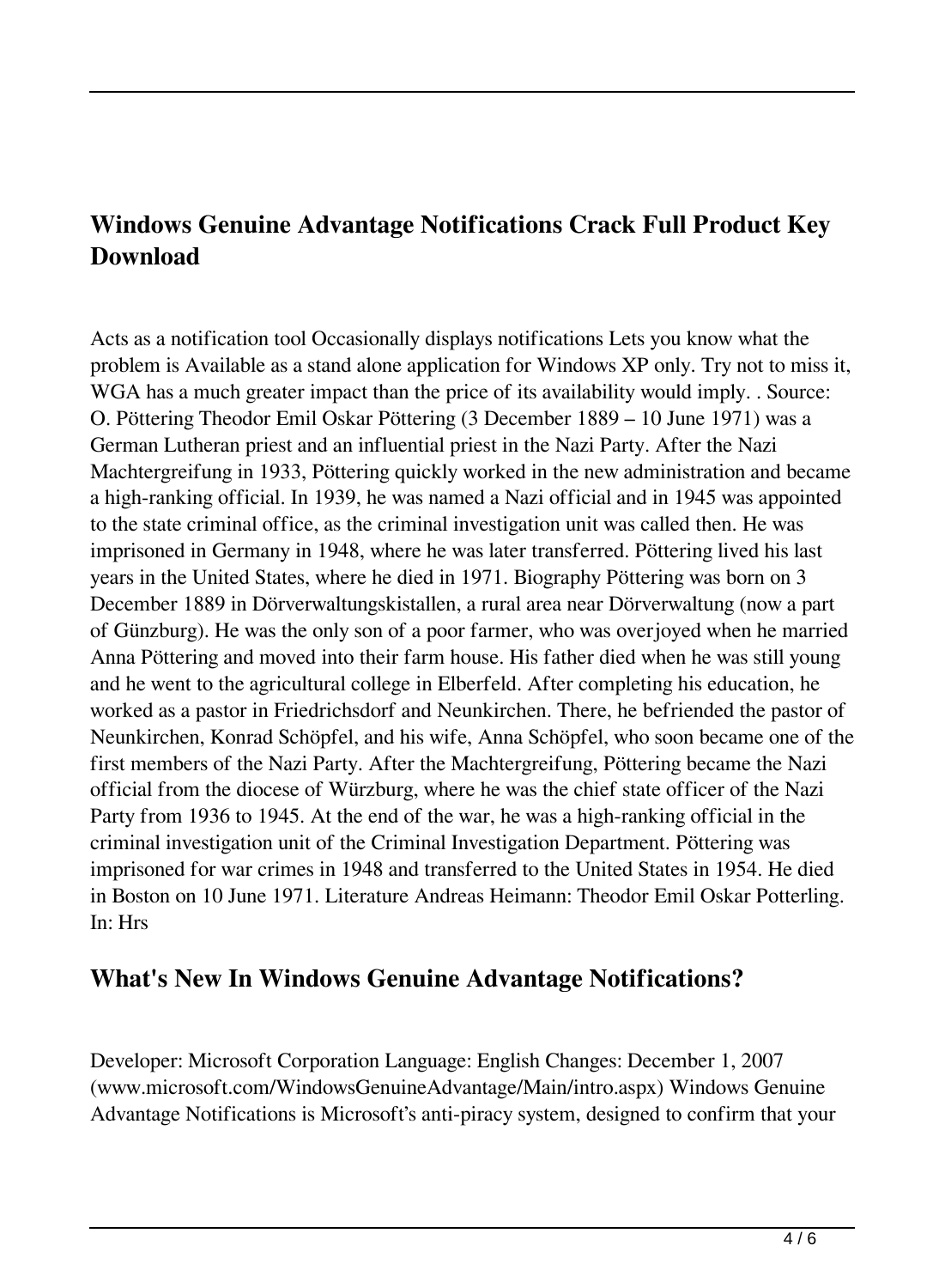copy of Windows is genuine. If proven otherwise, constant reminders prompting you to take appropriate actions will be displayed. The tool is available as a standalone application for Windows XP users only and does not work on higher Operating Systems. A constant reminder for software counterfeiting victims The term WGA, short for Windows Genuine Advantage (renamed to Windows Activation Technologies in Windows 7) describes a system that prevents piracy. It enforces users to activate their copy of Windows online when accessing several integrated Windows services (such as Windows Update). Either you obtain the WGA Notifications program via Windows Update, either you download it separately, the result is the same. After the application is installed and the service is active, it can no longer be removed from the system. If your copy of Windows didn't pass the validation test, notifications will occur at the next restart / log on. You will be prompted with messages such as 'You may be a victim of software counterfeiting' and 'This copy of Windows did not pass genuine Windows installation'. The 'Resolve now' dialog enables you to view the reasons for validation failure. Slightly limiting Windows features The effects of not passing the Genuine Advantage test are uncomfortable, to say the least. One of the following consequences (more than often, all of them) will occur: the lower section of the desktop is covered in notifications, a desktop dialog reminding you to take actions constantly appears and / or the desktop background changes to black (the wallpaper can be reset, but every 60 minutes it turns black). In order to prevent unpleasant notifications, you should purchase your Windows license from Microsoft only and activate it properly. If your license was obtained from sources that are not trustworthy, chances are your copy will not pass the validation test. To end with Taking everything into consideration, we can say that Windows Genuine Advantage Notifications is a small, useful tool to keep around in a business environment that still uses Windows XP to prevent any actions that can otherwise affect the well-running of your business, or limit Windows features. Windows Genuine Advantage Notifications is Microsoft's anti-piracy system, designed to confirm that your copy of Windows is genuine. If proven otherwise, constant reminders prompting you to take appropriate actions will be displayed. The tool is available as a standalone application for Windows XP users only and does not work on higher Operating